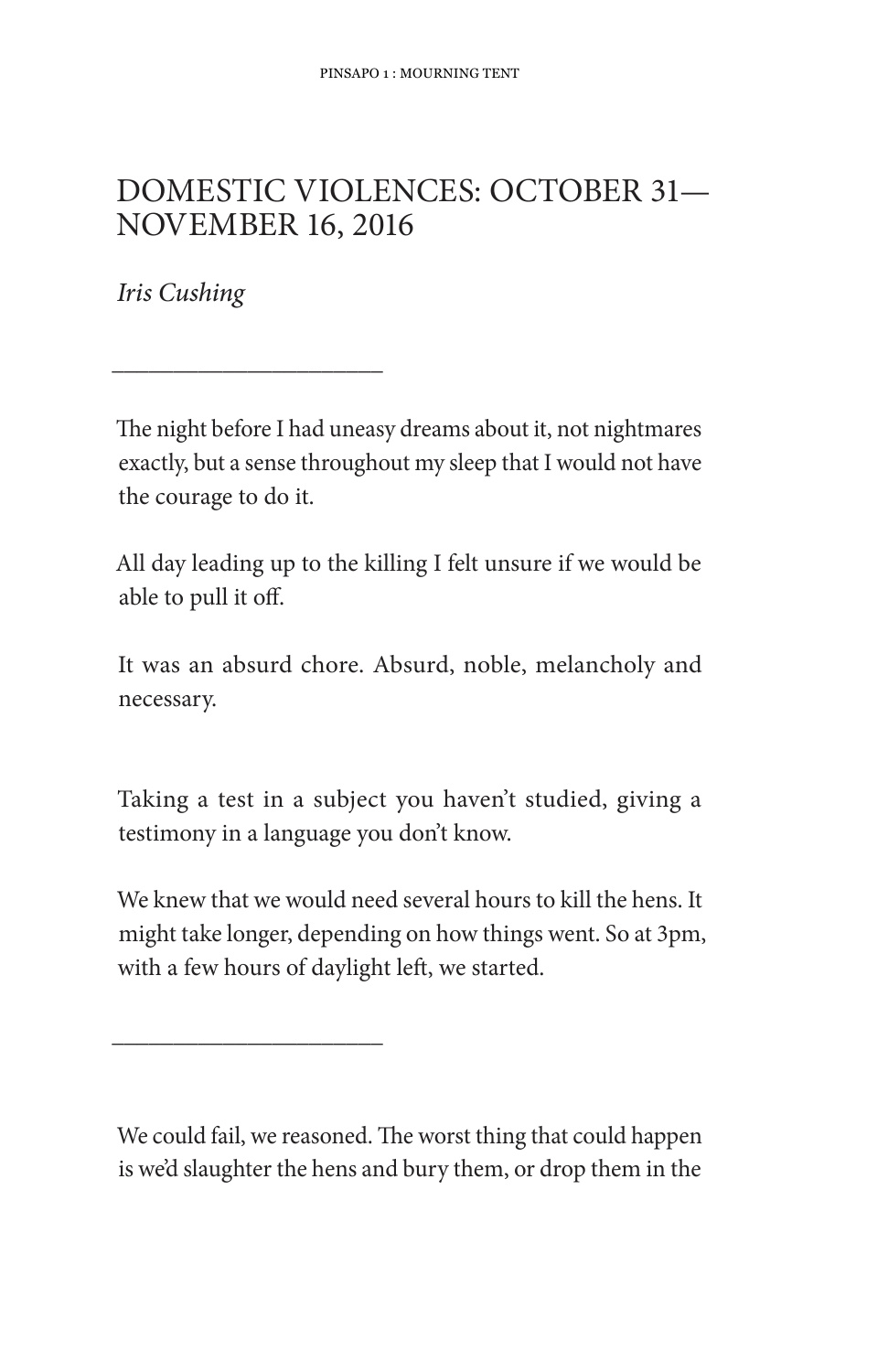compost pile along with deadheaded flowers, coffee grounds, food scraps, yard clippings, dried plants, leftover soil, sawdust, and the shells from the eggs that the hens themselves had laid and that we had eaten.

The black hens were there when we came to the house. They had been threatened with death before, and survived: when we moved in, Russ asked us if we wanted them. They were sitting peacefully in the henhouse. If not, he said, I'll take them out back and shoot them.

There had been something of a siege on the chickens all summer. It started in June, when Zora visited with her girlfriend's dog, Dolores. As Zora and I carried a rolled-up tarp into the barn, Dolores lunged at Casper the rooster.

Zora hollered "Dolores" into the grass behind the barn. Moments passed. Then she ran to the place in the deep grass where the dog and the rooster were. She pulled the dog away, and the rooster stood up and blinked, took a few steps east. The place between the wings on his back was torn open, exposing red muscles and veins. We saw that he would not be able to recover from this injury, although he was unfazed and eager to return to what he was doing. Sarah took him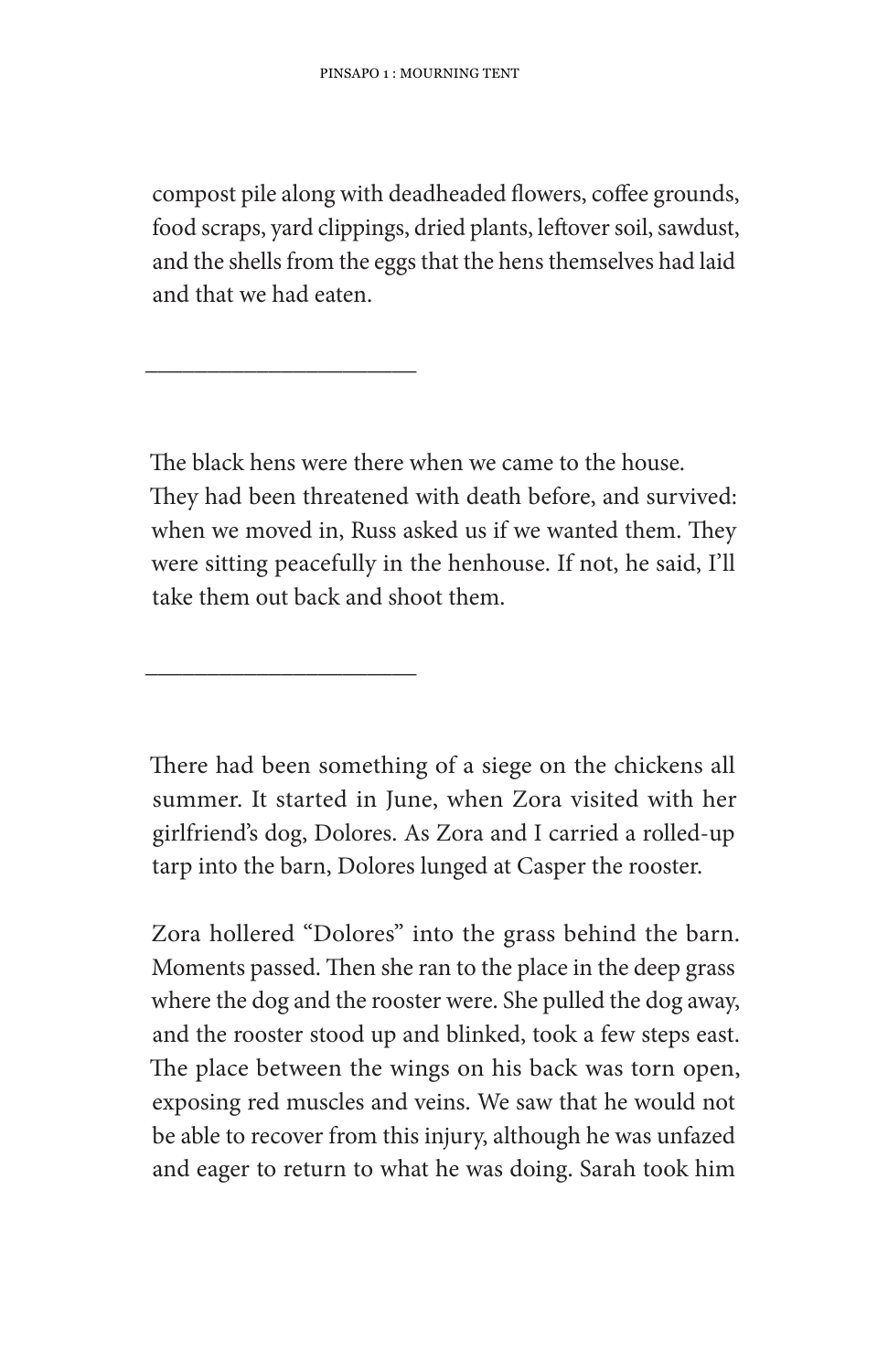into the barn and used the metal "killing cone" to cut off his head. Before she did it, she held him in her arms and said goodbye. There would be no more crowing in the morning. She walked out of the room with tears streaking her face and blood on her sleeves where she had held him.

In August, I found a kitten dead in the driveway. One of the barn kittens that skitter on the far edge of my awareness of animals-whole and perfect-looking.

What pained me was not its death. Such kittens are malnourished and inbred, and not likely to survive by necessity. It was its appearance in plain sight that pained me. This small inhabitant of the shadows, forced out of them forever. I buried the kitten in the tall grass near Casper's invisible grave.

In September, another of the black hens was killed by DeeDee, Fern's sister-cattle dog. I only know because I saw the hen in the compost with its black wings splayed open.

This morning I rose early and leapt out of bed.

I fear hyperbolizing my own sufferingmaking it mean something more than it does.

The fear of hyperbole compounds the suffering itself.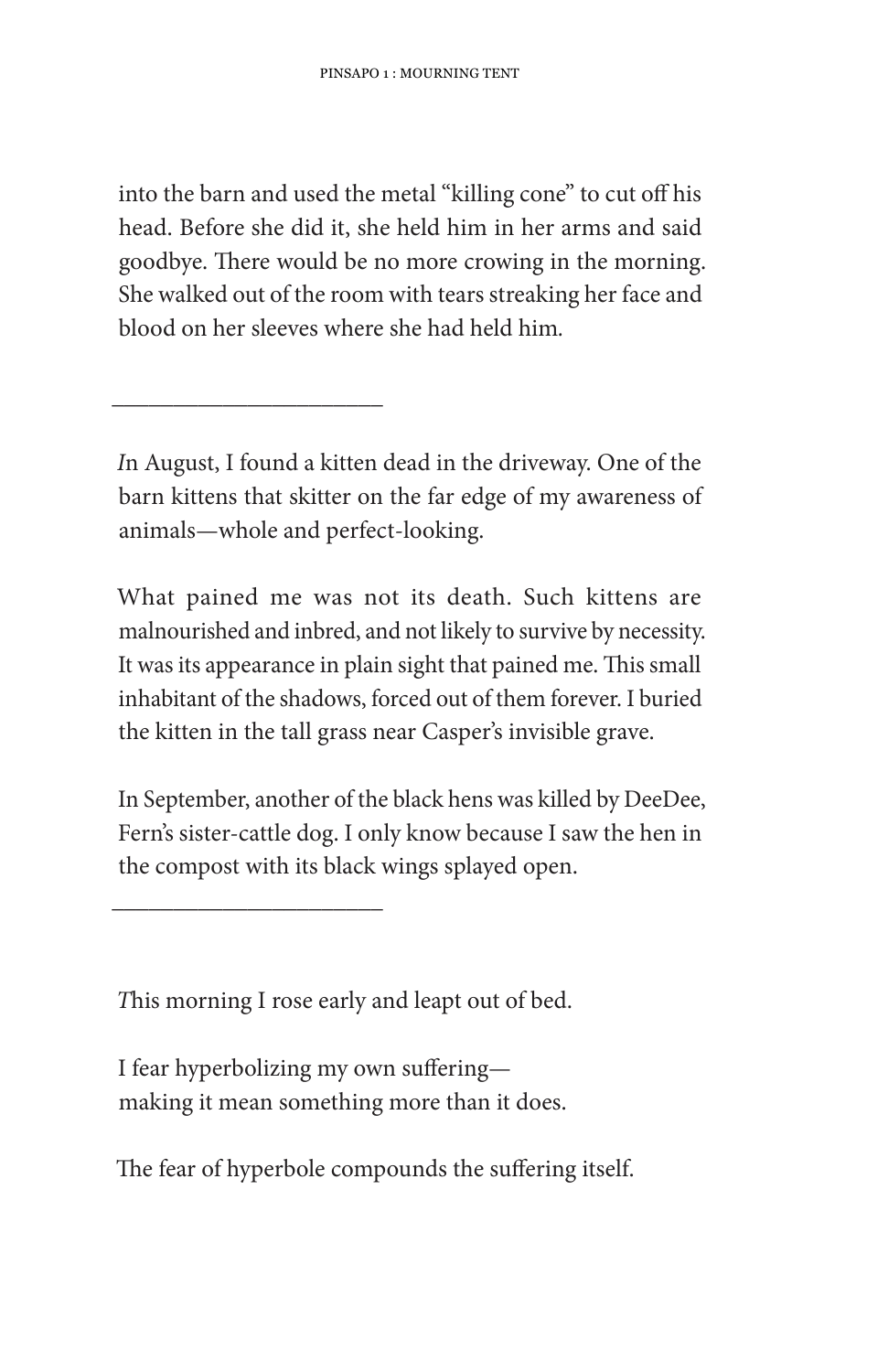The fear, arguably, makes the suffering more worthy of the "extreme" status it is afraid of expressing.

But I woke up today without this fear, and moved quickly to make preparations.

I dressed and packed a bag and was out of the house in the still-dark.

Anyone who has ever ridden the subway in the early hours of the morning knows who they will see there: brown and black people, many of them men, going to work. They go to unload trucks and boats, to open up diners, delis, shoe stores, office supply stores, to sweep and mop government offices. They go to turn on the lights and the heat and prepare the food for the rest of the city to eat.

Buddhists say early morning is the most spiritually active time of day.

When I sat down in the one available seat, the man seated to my left said "Good morning."

He wore a bright orange beanie and a camouflage coat. His gray beard touched his collar.

| "Good morning. | How are you today?" |
|----------------|---------------------|
|                |                     |

You going to work?" "I'm alright.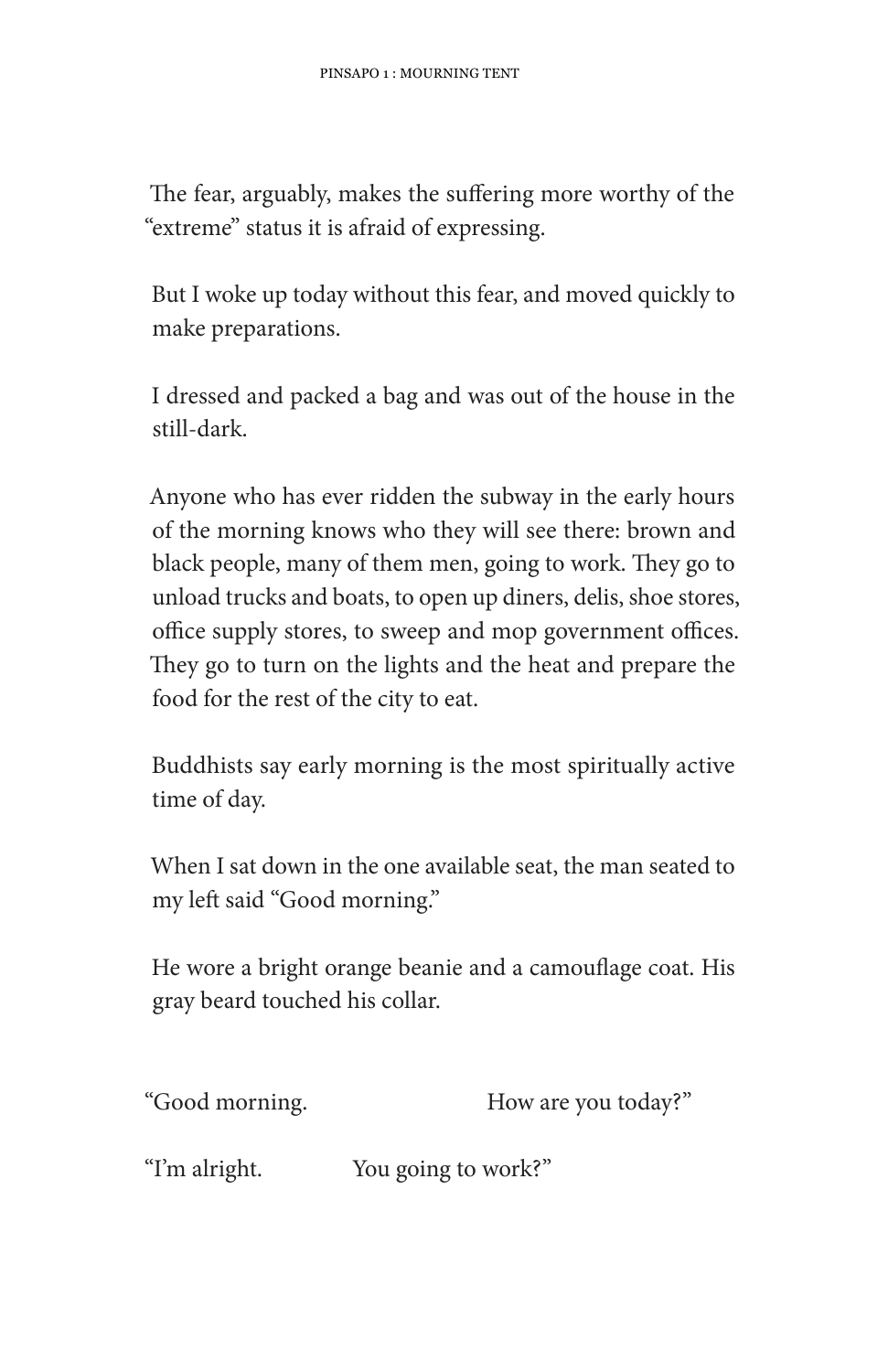"No, I'm going upstate."

"I see you're wearing black."

"Yes, I expect to wear black for a long time."

"Upstate, it's cold up there."

"Yeah, I know. No snow yet.

My boyfriend lives outside Margaretville."

"Oh, okay, okay."

"You from the city?"

"Nah, I'm from the south. Virginia.

Not West Virginia."

"You going to work?"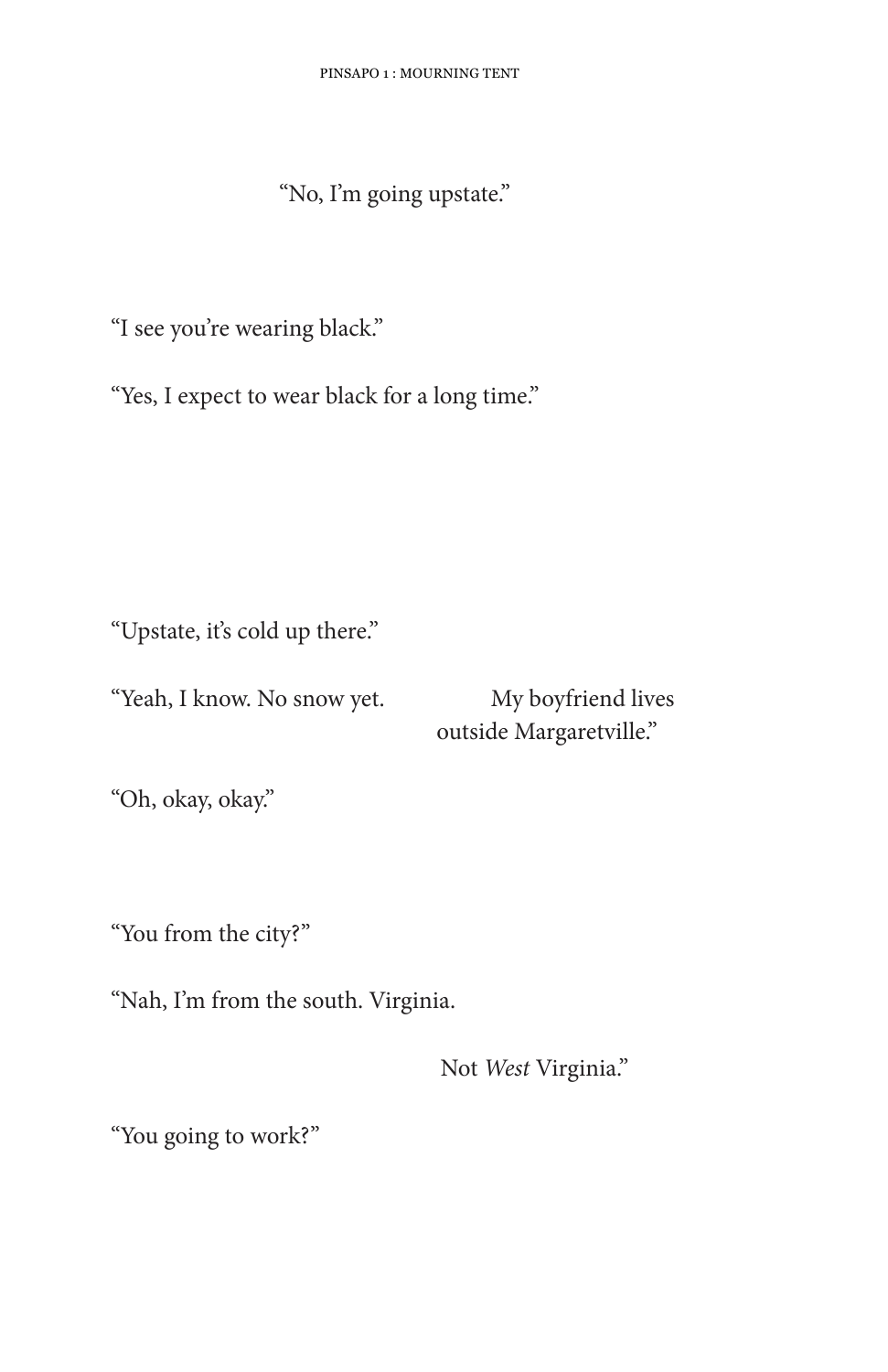"Yeah."

"Where do you work?"

"Uh., Chinatown, Yeah."

"You been in the city long?"

"Yeah, 20 years."

"I bet it's changed a lot since then."

"Yeah, sure enough."

"It's scary."

"I know.

We have to stick together."

## ATTENTION LADIES AND GENTLEMEN IF YOU SEE A SUSPICIOUS PACKAGE OR ACTIVITY ON THE PLATFORM OR TRAIN DO NOT KEEP IT TO YOURSELF TELL A POLICE OFFICER OR AN MTA EMPLOYEE **REMAIN ALERT AND HAVE A SAFE DAY**

"What's that?"

"I said we have to stick together."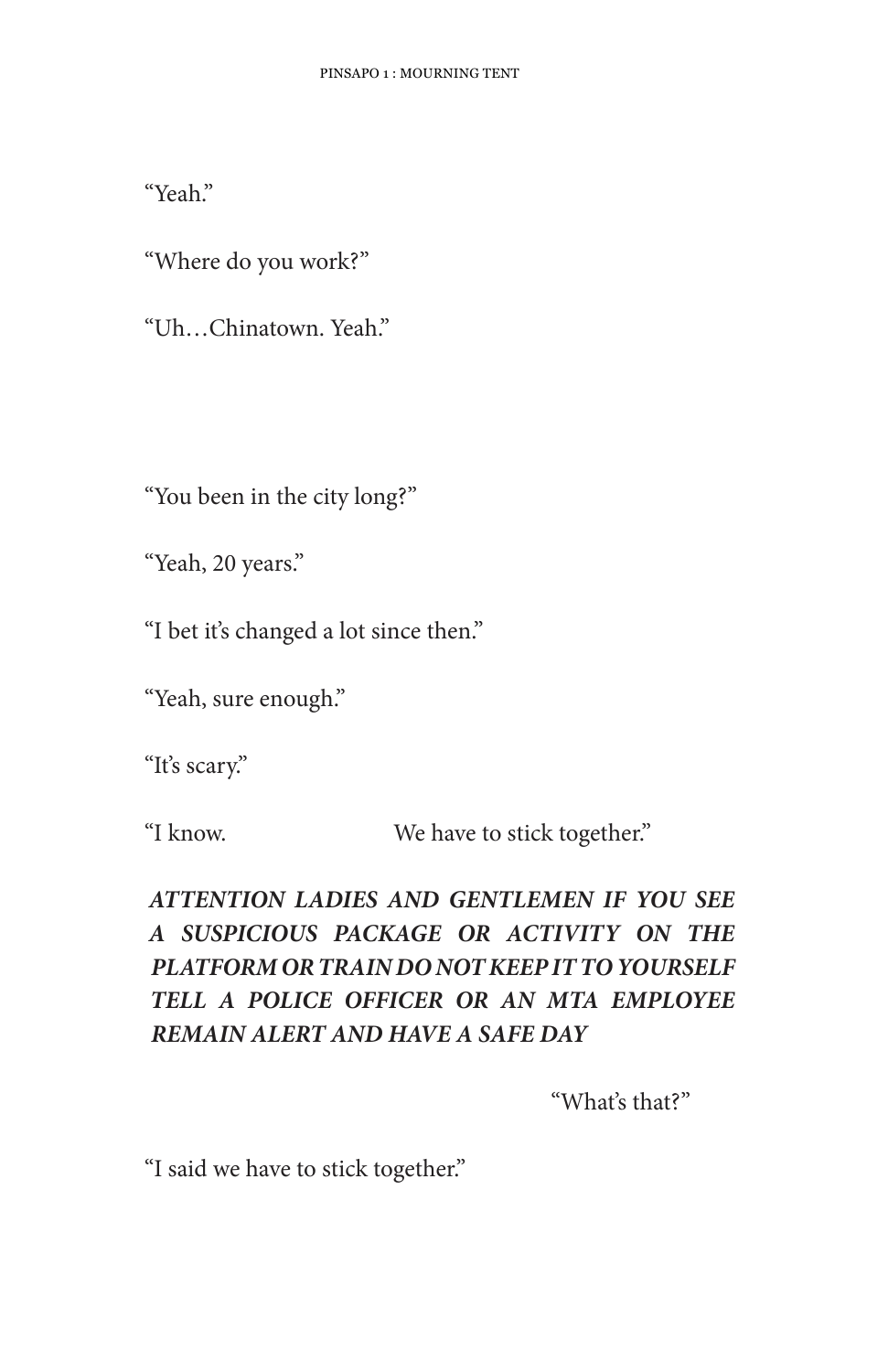"Yeah.

We're in for a bumpy ride."

"You have family here in the city?"

"No...my nieces and nephews are here. They're grown...I'm going down to Virginia for Christmas."

"That's good."

"Well, this is my stop. Nice to meet you. Thomas."

He offered me his left hand, and I took it in my right hand and squeezed.

"Iris. Nice to meet you, Thomas. Have a good day."

A fear that makes me insert disclaimers into all my sentences-

Not that I know, not that I'm in a position to say, saying this as a white woman, as a white person, as a middle-class person, saying this as an academic, as a leftist, saying this not knowing what I'm talking about,

saying this, talking without really knowing.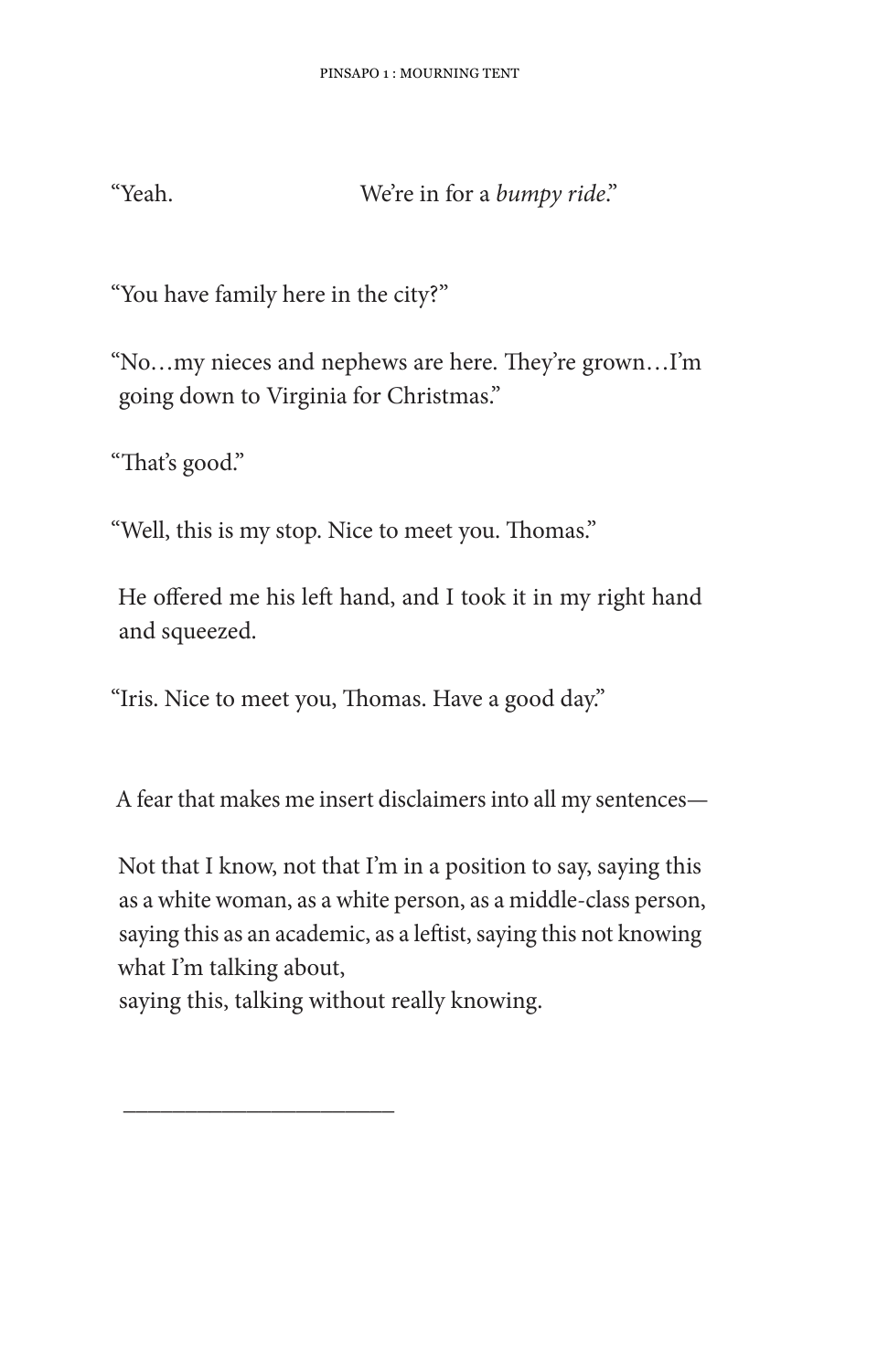At 3pm we walked into the barn with a bucket and a filet knife. The hens, lured into the coop with the false promise of food.

Without discussing, we agreed that "Blindy" would go first. I wrapped my hands around Blindy's wings and brought her into the other room

It was hard to get her into the cone. She wriggled once she was upside down, and her head didn't stick out of the cone as planned.

As I tell this story, the look of the sun on the bare trees out the window strikes me, strikes my senses.

Return to the original fact of being struck.

"Striking" can be used as a neutral term. Funny that. I who have been struck, have been pierced, have been held up, have been made not to think about certain things.

Thinking about them now,

giving a testimony in a language I don't speak.

I who have been taught to use the passive voice. We who have been taught not to say, you struck me, you cut me, he held her up, they forced me into silence.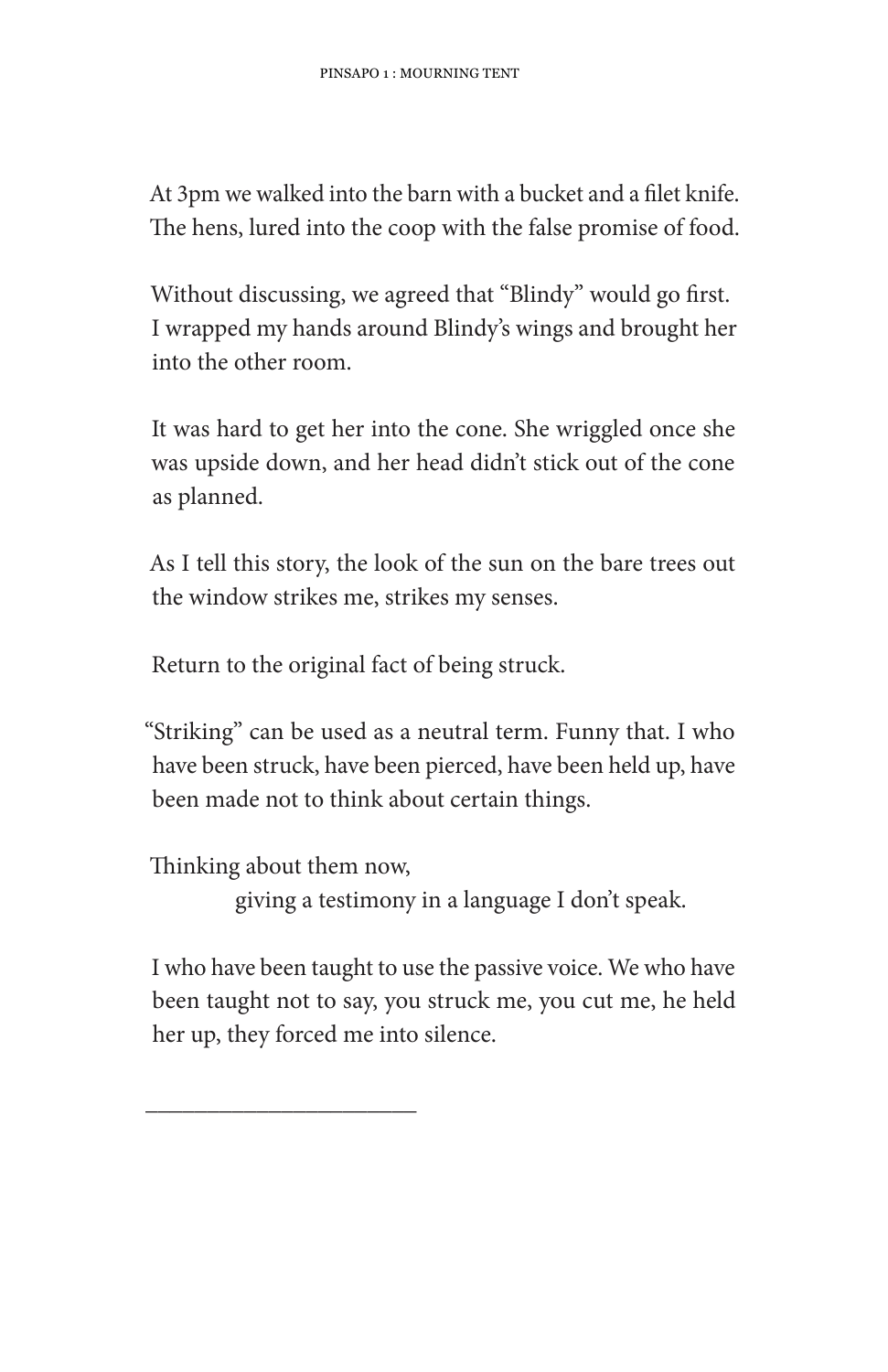Marcus grabbed Blindy's feet and adjusted her in the cone so that her head emerged, upside-down, from the bottom. Then she was still. Her head moved from side to side, her one eye blinking. I placed the bucket underneath. After a few more silent moments, Marcus stepped forward, took her head in his right hand, and cut it off with the knife in one gesture. He held her head in his hand as she died through a series of minutes, each separated from the others, her beak still opening and closing.

It was my turn. I struggled to get hold of one of the black hens. The birds squawked and scrambled around the coop. But once I got ahold of her, it was easy to get her into the cone. The warm grip of my hands around both her legs, stuffing her body downward. I wrapped my fingers in a ring around her neck and stretched it out. When it was time to cut, I pulled the knife into her throat, fast,

the way you run across the road when there is a car coming and you're not sure you'll make it-

I pulled into a small space I didn't know could be pulled through, a space more terrible for how small it was. Keep going, I could hear Marcus say. Then her head came off in my mind, in my hand, and the bare extension of her neck curled and craned wildly as if searching the room for her own eyes.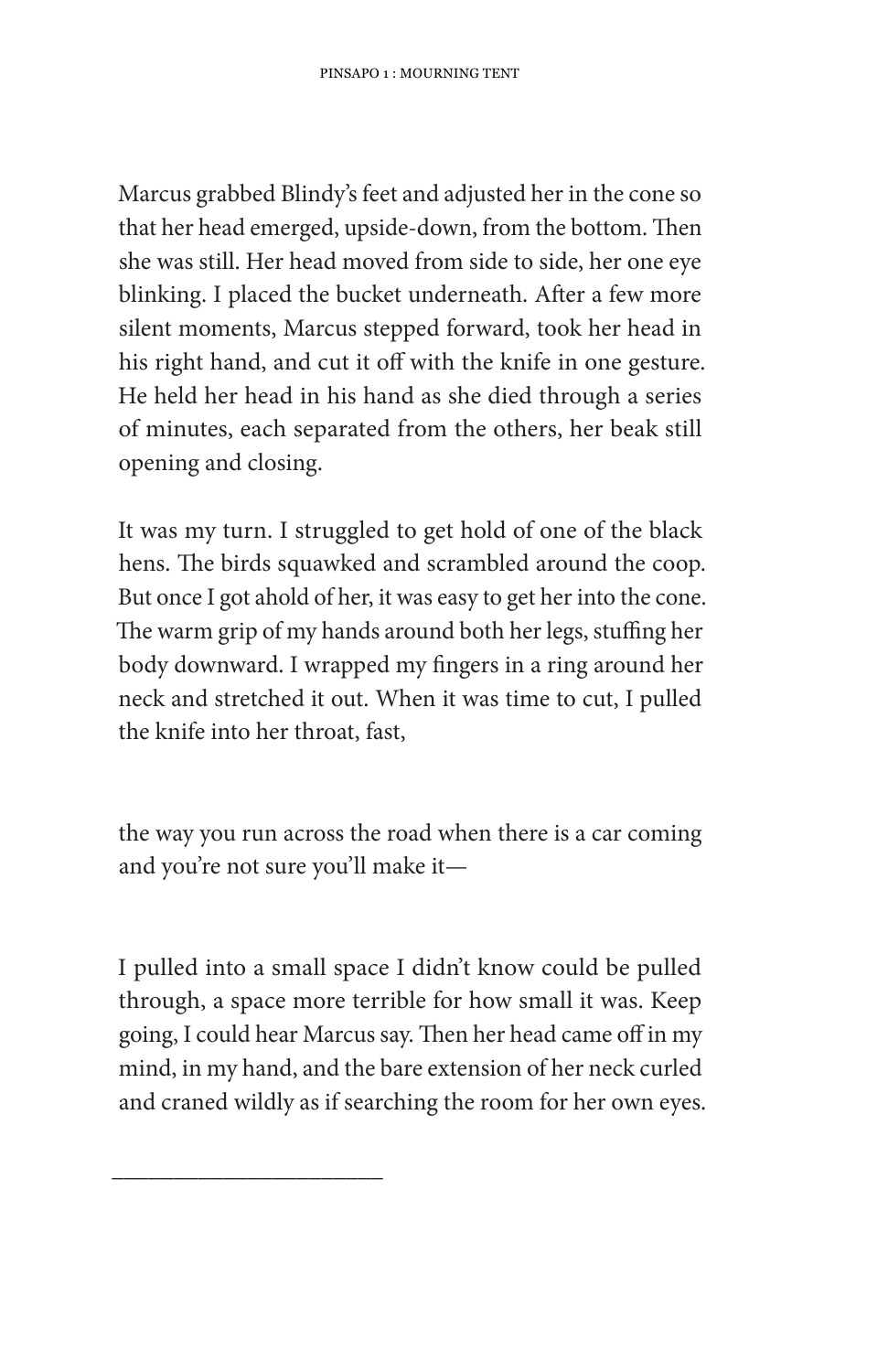"The beaver moon looks terrible," Marcus muttered, coming back to bed early this morning. I was warm, naked and halfasleep under the covers.

Last night we looked at the moon through a telescope on his front porch. The closest to the Earth that it's been since 1948. Wrinkles and dips in the surface of the talcum-white planet appeared when I put my eye to the scope.

"It's a living thing..."

"It's a heavenly body," my lover said. We stood looking from the cold front porch a long time.

The radical astrologer Chani Nicolas writes that,

this full moon sits within four degrees of the fixed star, Algol. Sometimes called Lilith by the ancient Hebrew star-gazers, and called the blinking eye of Medusa by the Greeks, Algol is a star that was feared by all. The myths associated with Algol illustrate the suffering, pain and horror that come with deep betrayal. As well as the creative, regenerative power that that is accessible to us when we address the harsh blows that life deals us.

As we stood on the porch looking at the bright Beaver Moon, two of the four hens we killed that day bubbled in a pot on the stove with black-eyed peas, onions, celery and bay leaves. Their four scaly severed feet sat neatly on the counter.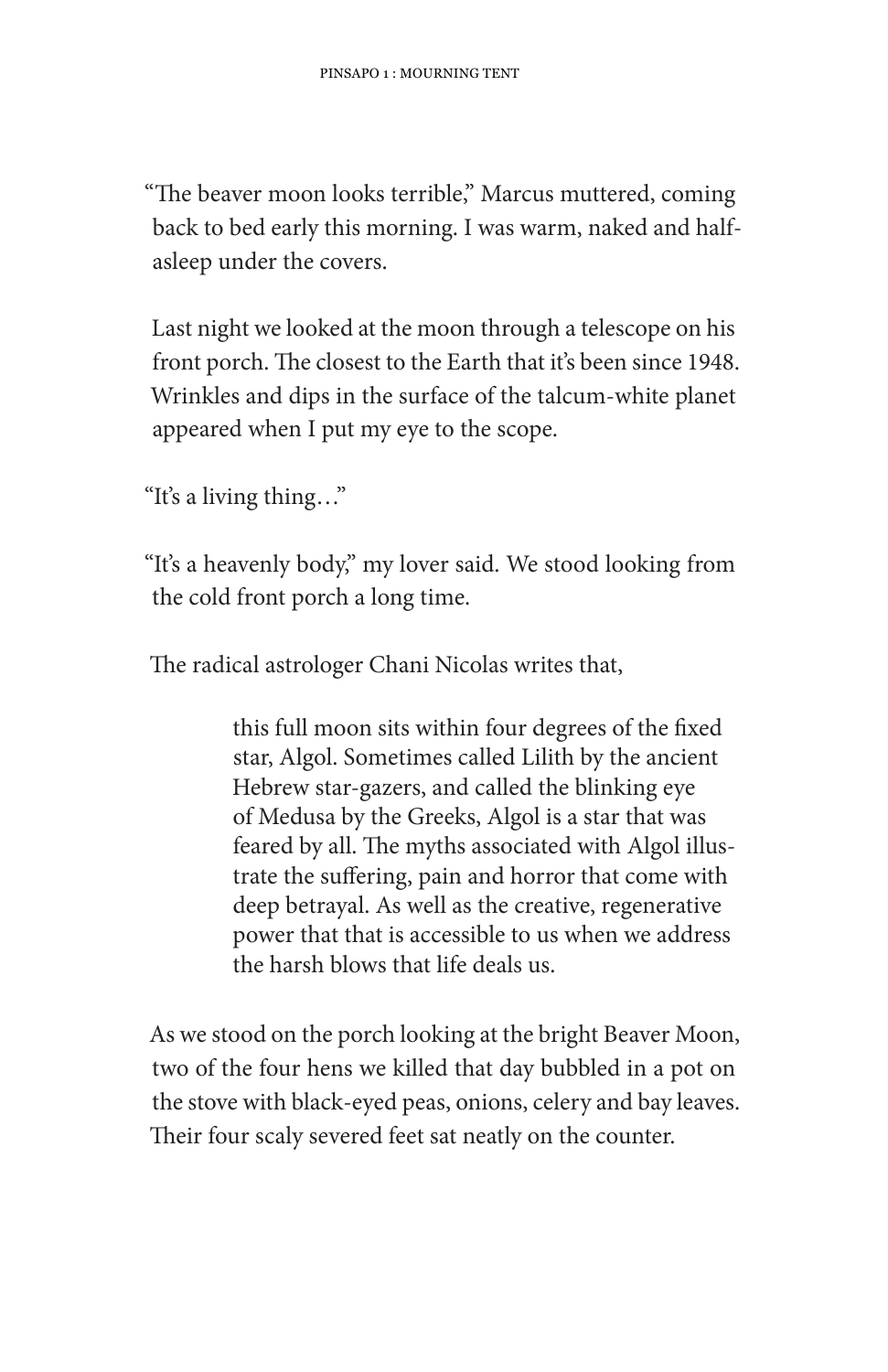After cutting off the hen's heads, we brought them into the kitchen in a bucket. We dunked each bird in water that was hot, but not boiling, just long enough to loosen the feathers. We pulled the feathers out in handfuls and slipped the skin off the feet like stockings. The toenails came off with a popping sound.

These animals are bred to make them easy to process, I thought. Their bodies readily yield to being dismantled.

When the feathers were off we used the same filet knife to cut a ring around each bird's anus. Not knowing how to be careful, I pulled at what I felt inside the bird and kept on pulling, soft organs encased in yellow fluid, pockets of shit and golden fat. My bare hand entered and pried what it could from the inner walls.

The smell made me dizzy. Marcus gutted his birds steadily beside me.

Standing on the porch in the light of the Beaver Moon and the unseen light of Algol, the blinking eye of Medusa, our now-clean, sweet-smelling hands touch each other. The smell of chicken stew draws us indoors.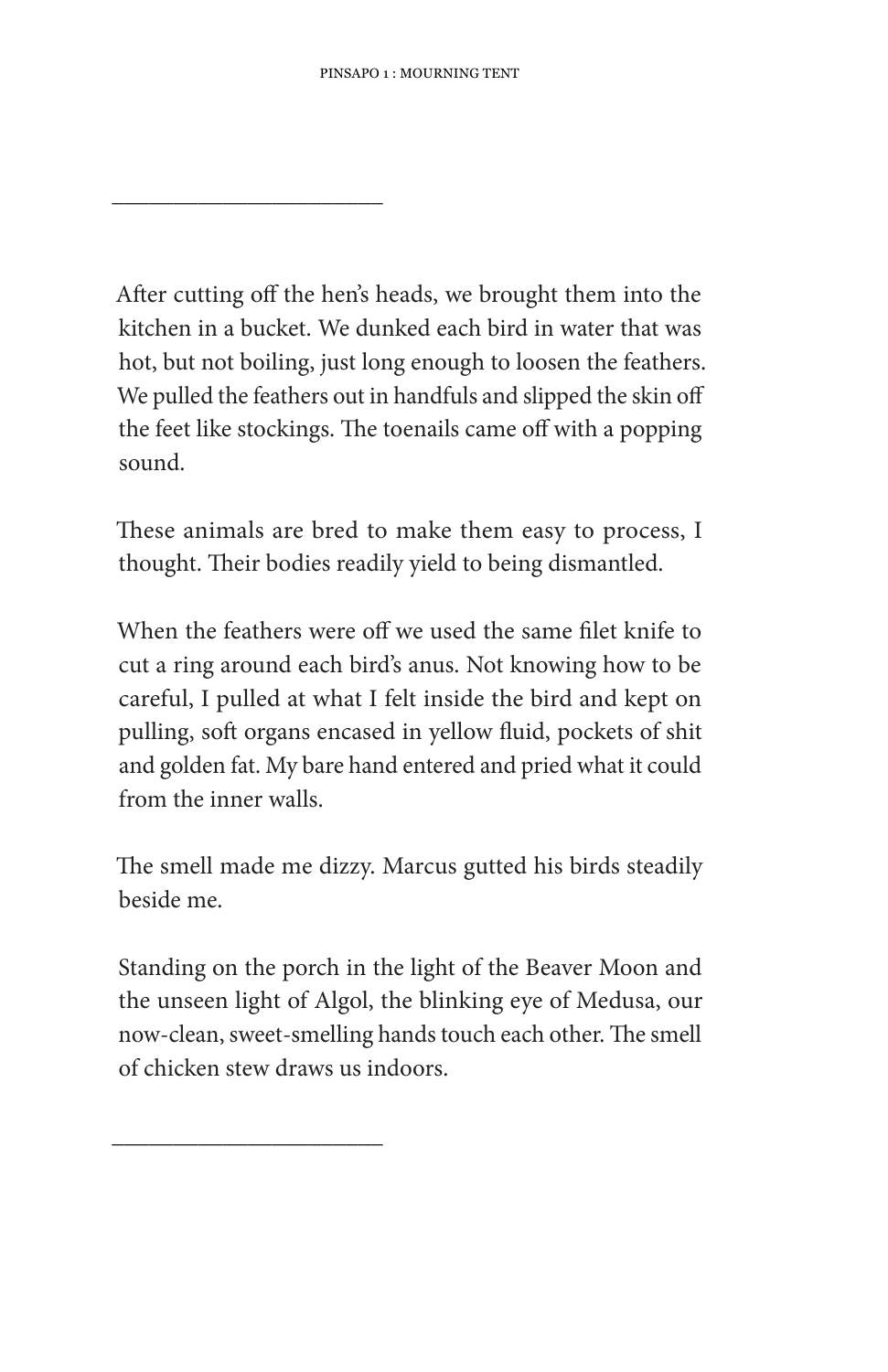This morning I walked into the sauna at the YMCA thinking about a strange fight I had with a strange man on the street last night.

Thinking about it, accessing the residues of sorrow in my armpits and navel as I wrapped a damp pink towel about myself. I climbed to the top bench of the sauna and pressed my back against the wall.

My legs extended themselves.

The names he called me, oh, what he threatened to do to me. The words were rocks I'd carried all night, still hot from the fire of our fight over nothing. Anyone who's ever bumped into the wrong stranger late at night knows.

Still, tears beaded in my eyelids.

Water on the dark, private surface of Fear, Uncertainty and Doubt.

A woman who I'd seen in water aerobics came in and sat down with a towel wrapped around her waist. She asked me how my morning was going, this woman about my mother's age, adjusting her fetching cat's-eye glasses.

We talked. She told me about her job at the "DV Shelter" by Woodhull Hospital. What does DV stand for, I asked. Disabled Veterans? No, Domestic Violence, she said.

Where did I work, she asked.

Oh, I work at a college.